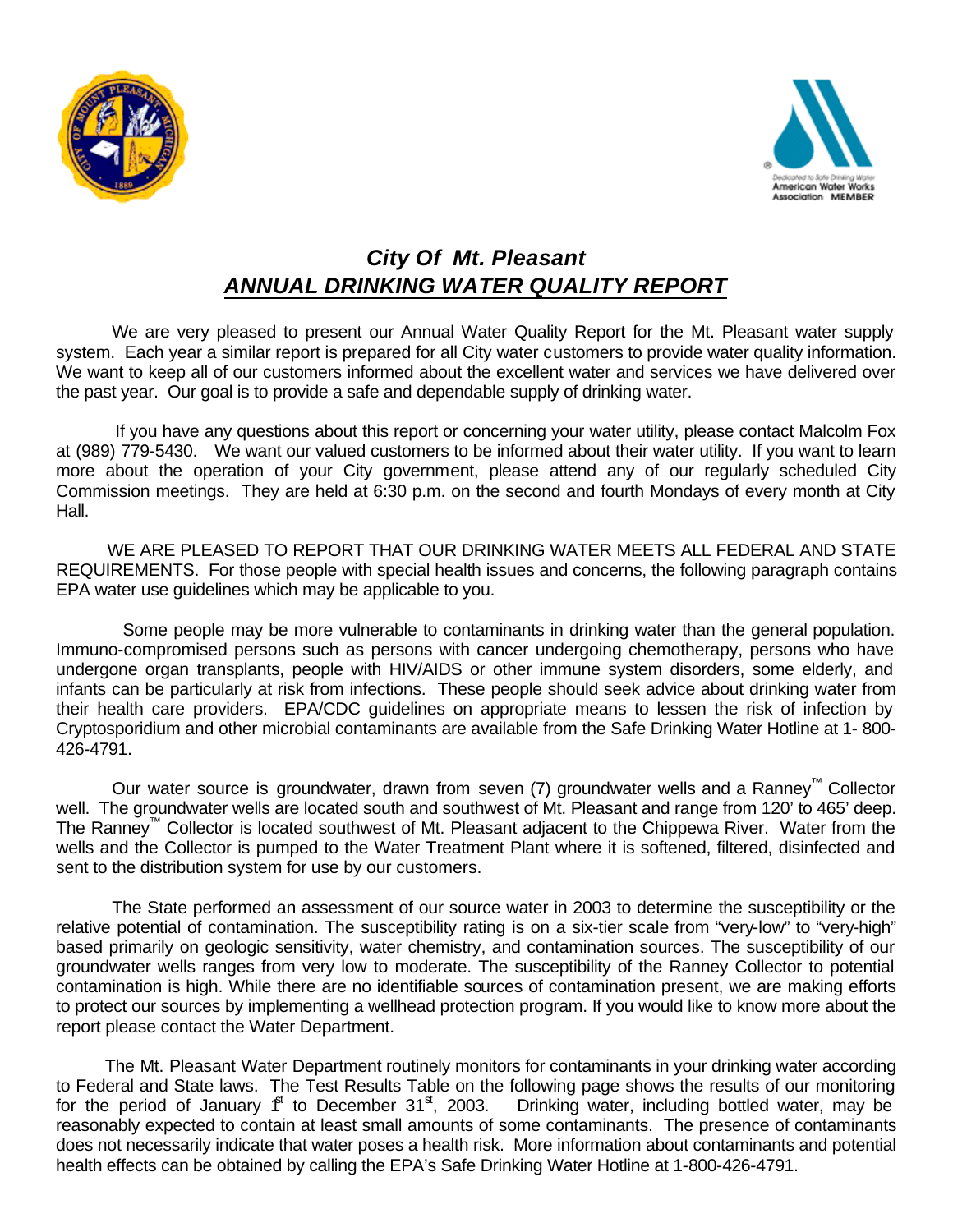The sources of drinking water (both tap and bottled water) include rivers, lakes, streams, ponds, reservoirs, springs, and wells. As water travels over the surface of the land or through the ground, it dissolves naturally-occurring minerals and, in some cases, radioactive material, and can pick up substances resulting from the presence of animals or from human activity.

## *Contaminants that may be present in source water :*

Microbial contaminants, such as viruses and bacteria, which may come from sewage treatment plants, septic systems, agricultural livestock operations, and wildlife. Inorganic contaminants, such as salts and metals, which can be naturally-occurring or result from urban storm water run-off, industrial, or domestic wastewater discharges, oil and gas production, mining, or farming.

Pesticides and herbicides, which may come from a variety of sources such as agriculture, urban storm water run-off, and residential uses. Organic chemical contaminants, including synthetic and volatile organic chemicals, which are by-products of industrial processes and petroleum production, and can also come from gas stations, urban storm water run-off, and septic systems. Radioactive contaminants, which can be naturallyoccurring or be the result of oil and gas production and mining activities.

In order to ensure that tap water is safe to drink, the EPA prescribes regulations which limit the amount of certain contaminants in water provided by public water systems. FDA regulations establish limits for contaminants in bottled water which must provide the same protection for public health.

Presented below you will find many terms and abbreviations that might not be familiar to you. To help you better understand these terms, we've provided the following definitions:

*Non-Detects (ND)* - Laboratory analysis indicates that the constituent is not present.

*NA* - Not applicable.

**Parts per million (ppm) or Milligrams per liter (mg/l)** - A measure of the concentration of an element in water. One part per million is equivalent to one minute in two years, or one inch in sixteen miles.

**Parts per billion (ppb) or Micrograms per liter** - A measure of the concentration of an element in water. One part per billion is equivalent to one minute in 2,000 years, or one inch in sixteen thousand miles.

*Nephelometric Turbidity Unit (NTU)* - Turbidity is a measure of the clarity of the water. We monitor turbidity because it is a good indicator of the effectiveness of our filtration system. Turbidity in excess of 5 NTU is just noticeable to the average person.

*Action Level (AL)* - The concentration of a contaminant which, if exceeded, triggers treatment or other requirements which a water system must follow.

*Treatment Technique (TT)* - A treatment technique is a required process intended to reduce the level of a contaminant in drinking water.

*Maximum Contaminant Level* - The "Maximum Allowed" (MCL) is the highest level of a contaminant that is allowed in drinking water. MCLs are set as close to the MCLGs as feasible using the best available treatment technology.

*Maximum Contaminant Level Goal* - The "Goal" (MCLG) is the level of a contaminant in drinking water below which there is no known or expected risk to health. MCLGs allow for a margin of safety.

*Maximum Residual Disinfectant Level or MRDL -* The highest level of a disinfectant allowed in drinking water. There is convincing evidence that addition of a disinfectant is necessary for control of microbial contaminants."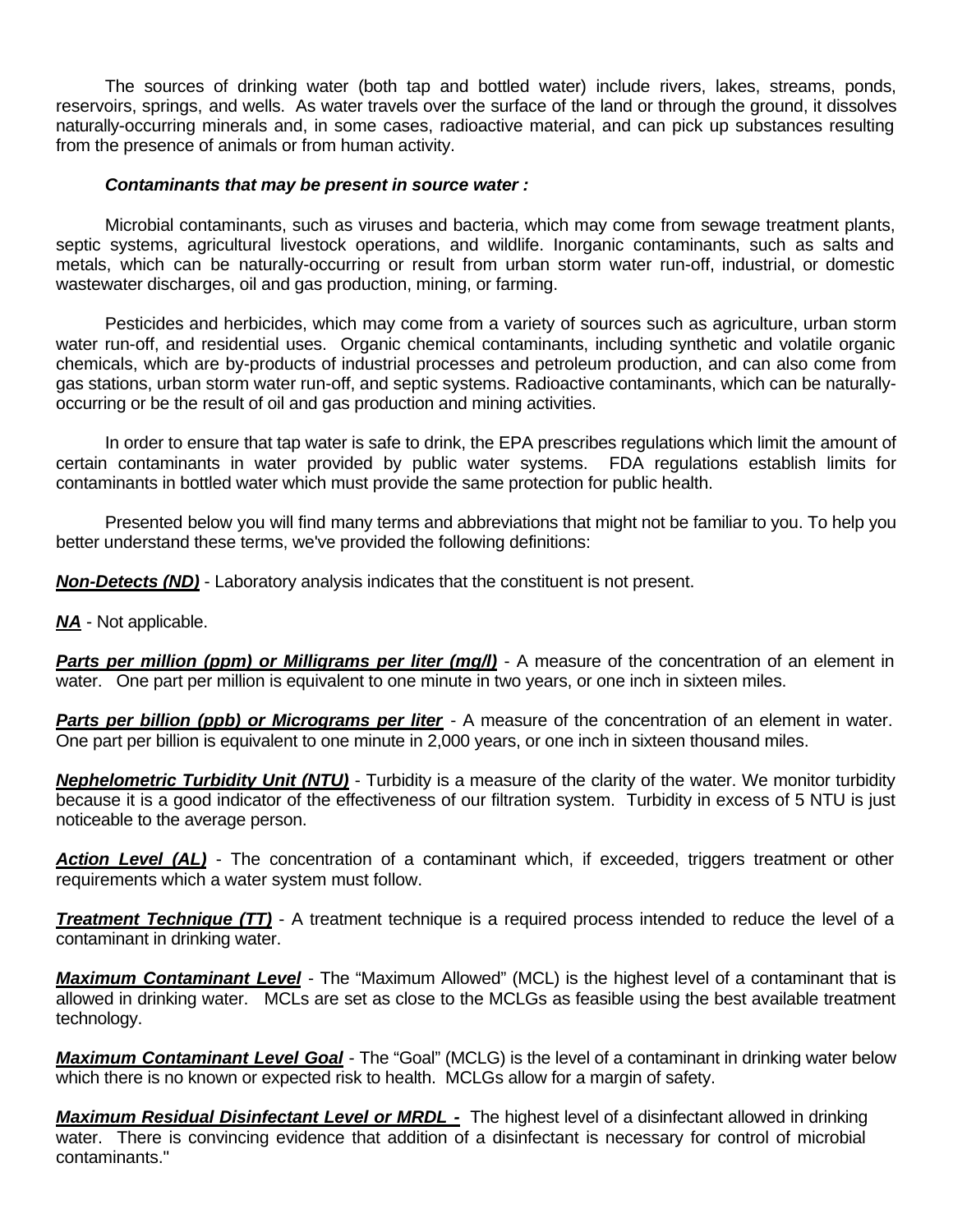*Maximum Residual Disinfectant Level Goal (MRDLG) -* The level of a drinking water disinfectant below which there is no known or expected risk to health. MRDLGs do not reflect the benefits of the use of disinfectants to control microbial contaminants.

Unregulated contaminants are those for which the EPA has not established drinking water standards. The City of Mt. Pleasant is monitoring for additional contaminants under the EPA's Unregulated Contaminant Monitoring Regulation (UCMR). The information collected under the UCMR will help the EPA determine future drinking water regulations. The results of the monitoring are available upon request.

## **Test results are from 2003 unless otherwise noted.**

| <b>TEST RESULTS TABLE</b>                                                                  |                  |                            |                     |                        |                     |                                               |
|--------------------------------------------------------------------------------------------|------------------|----------------------------|---------------------|------------------------|---------------------|-----------------------------------------------|
| Contaminant                                                                                | Violation<br>Y/N | Level<br>Detected          | Unit<br>Measurement | MCL-<br>Max<br>Allowed | <b>MCLG</b><br>Goal | Likely Source of Contamination                |
| <b>Regulated Physical Substances</b>                                                       |                  |                            |                     |                        |                     |                                               |
| 1. Turbidity<br>lowest % samples meeting<br>treatment limits (where<br>100% indicates full | No               | 100%                       | <b>NTU</b>          | <b>TT</b>              | n/a                 | Soil runoff                                   |
| compliance)<br>$max =$                                                                     |                  | 0.12                       |                     |                        |                     |                                               |
| <b>Regulated Inorganic Substances</b>                                                      |                  |                            |                     |                        |                     |                                               |
| 2. Arsenic (1999)<br>$range =$<br>$maximum =$                                              | N <sub>o</sub>   | n/a<br>1                   | ppb                 | $10*$                  | $0*$                | Erosion of natural deposits                   |
| 3. Copper<br>$90^{th}$ % =<br># exceeding $AL =$                                           | N <sub>o</sub>   | .061<br>$\boldsymbol{0}$   | ppm                 | $AL=1.3$               | 1.3                 | Corrosion of household plumbing<br>systems    |
| Fluoride<br>4.<br>$range =$<br>$maximum =$                                                 | N <sub>o</sub>   | $0.2 - 1.7$<br>1.7         | ppm                 | $\overline{4}$         | $\overline{4}$      | Water additive which promotes<br>strong teeth |
| 5.<br>Lead<br>$90^{th}$ % =<br># exceeding $AL =$                                          | N <sub>0</sub>   | $\overline{2}$<br>$\theta$ | ppb                 | $AL=15$                | $\overline{0}$      | Corrosion of household plumbing<br>systems    |
| Chlorine<br>5.<br>$range =$<br>$maximum =$                                                 | N <sub>o</sub>   | $0.2 - 2.1$<br>2.1         | ppm                 | $MRDL =$<br>4          | $MRDLG =$<br>4      | Water additive used to control<br>microbes    |
| <b>Regulated Volatile Organic Contaminants (monitored in the distribution system)</b>      |                  |                            |                     |                        |                     |                                               |
| 7. TTHM<br>[Total trihalomethanes]<br>$range =$<br>Highest Ave $=$                         | N <sub>o</sub>   | 21-59<br>42                | ppb                 | 80                     | $\Omega$            | By-product of drinking water<br>chlorination  |
| Detected Unregulated Contaminants (monitored at the Water Treatment Plant tap)             |                  |                            |                     |                        |                     |                                               |
| 8. Sodium<br>$range =$<br>$average =$                                                      | n/a              | n/a<br>175                 | Mg/L                | n/a                    | n/a                 | Erosion of natural deposits.                  |